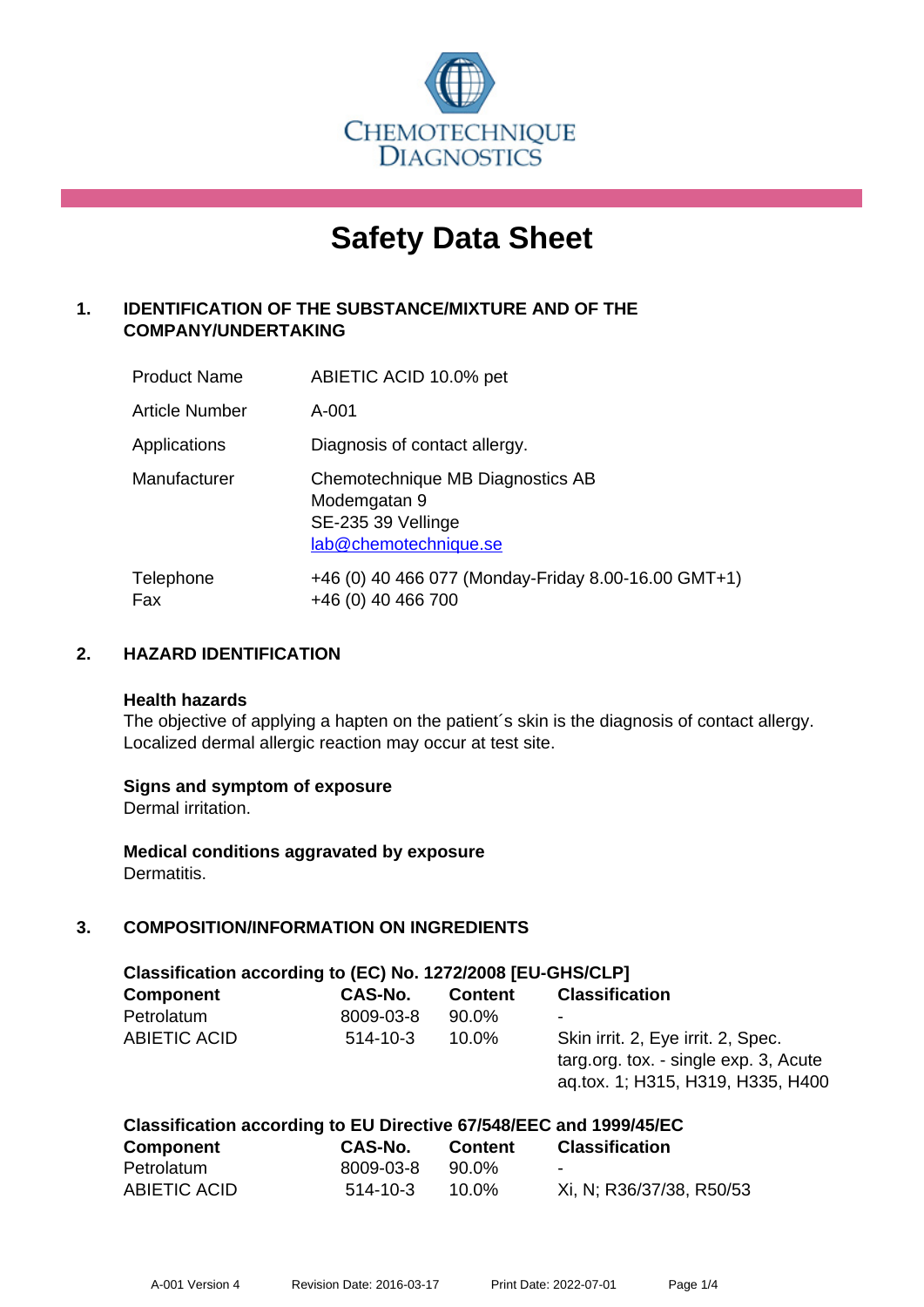#### **4. FIRST AID MEASURES**

#### **Emergency and first aid procedures**

Obtain medical attention.

# **5. FIRE-FIGHTING MEASURES\***

#### **Suitable extinguish media**

CO2, powder or water spray. Fight larger fires with water spray or alcohol resistant foam.

# **For safety reasons unsuitable extinguishing agents**

Water with full jet.

#### **Special protective equipment for fire-fighters**

Wear self-contained respiratory protective device. Wear fully protective suit.

\*Data is shown for petrolatum only

## **6. ACCIDENTAL RELEASES MEASURES**

**Steps to be taken if material is released or spilled** Contain and place in a closed container.

# **7. HANDLING AND STORAGE**

#### **Precautions to be taken in handling and storage**

Store dark at 5-8°C. Avoid extended exposure to light. FOR EXTERNAL USE ONLY.

# **8. EXPOSURE CONTROLS/PERSONAL PROTECTION**

# **Respiratory protection**

Not required.

#### **Ventilation** Local exhaust.

#### **Protective gloves** Disposal gloves.

**Eye protection** Not required with normal use.

# **Work/Hygienic practices**

Wash hands after each use.

# **9. PHYSICAL AND CHEMICAL PROPERTIES**

| Appearance | <b>Pale Yellow Semi-solid</b> |
|------------|-------------------------------|
| Odour      | Odourless                     |

Melting point\* 50-55° C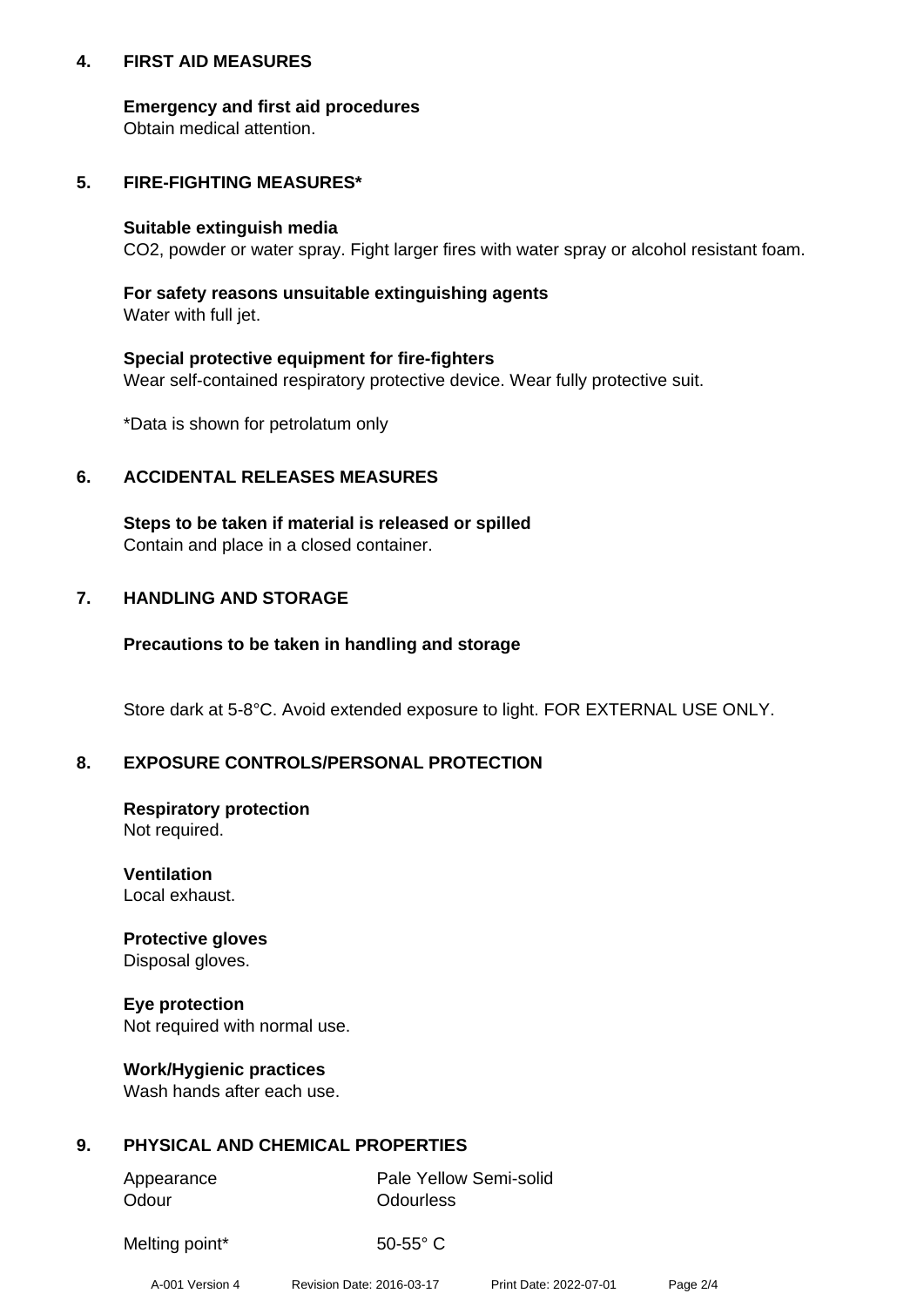Boiling point\* No data available Flash point\* >100°C Self ignition\* Product does not self ignite. Danger of explosion\* Product does not present an explosion hazard. Density\* No data available. Solubility in/Miscibility with Water\* Insoluble

\*Data is shown for petrolatum only

## **10. STABILITY AND REACTIVITY**

#### **Incompability**

May react with strong oxidizing agents.

#### **Stability**

Stable at recommended storage conditions.

#### **Hazardous byproducts**

Combustion may generate CO, CO2 and other oxides.

# **Hazardous polymerization**

Will not occur.

#### **11. TOXICOLOGICAL INFORMATION**

No data available.

#### **12. ECOLOGICAL INFORMATION**

No data available.

#### **13. DISPOSAL CONSIDERATIONS**

#### **Waste disposal method**

Comply with federal, state/provincial and local regulation.

#### **14. TRANSPORT INFORMATION**

Not dangerous goods.

#### **15. REGULATORY INFORMATION**

The classification is according to the latest editions of the EU lists, and extended by company and literature data.

#### **16. OTHER INFORMATION**

#### **Text of H-statements and R-phrases mentioned in Section 3**